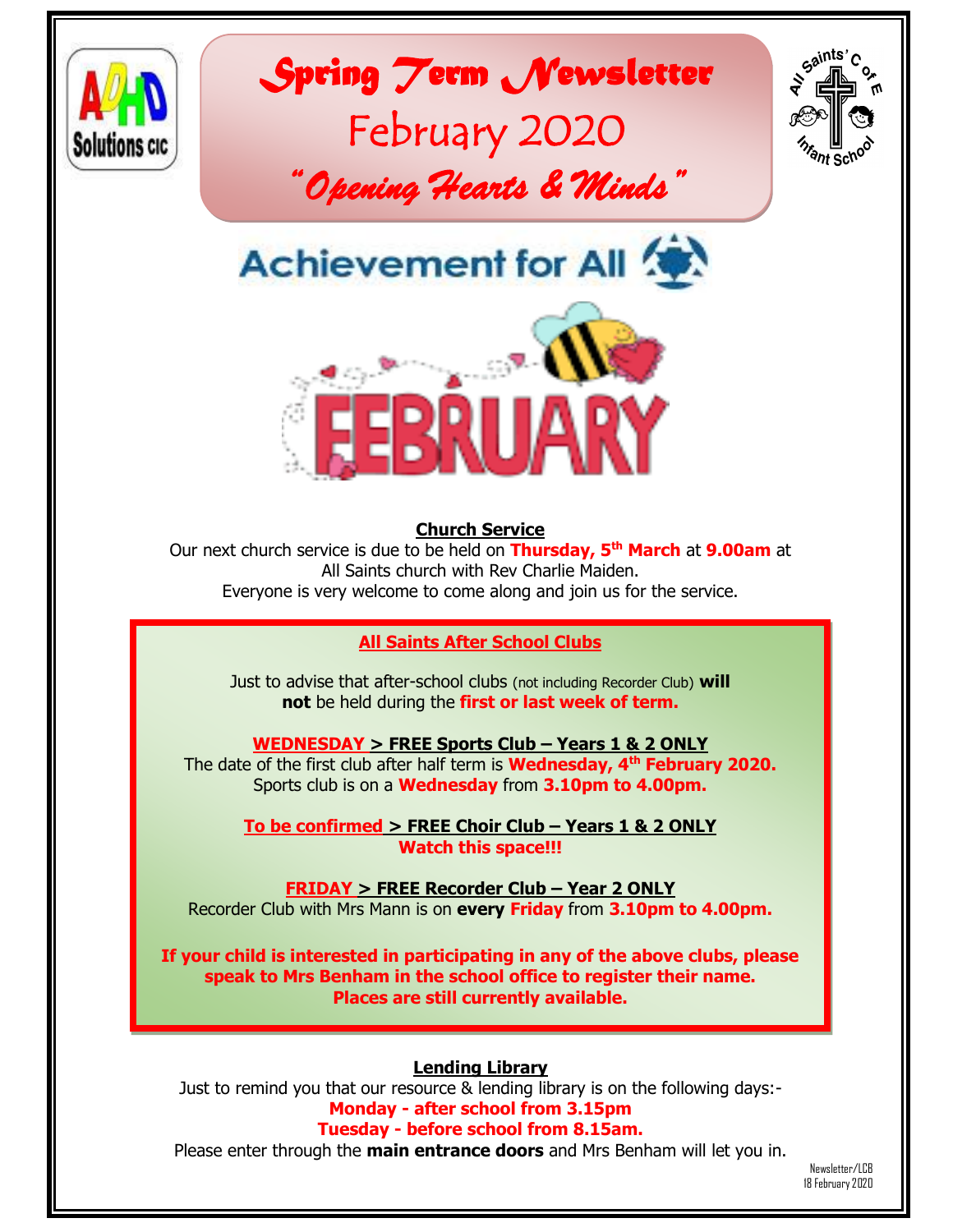# **New School Dinner Menu**

The new Spring/Summer dinner menu has already been sent home with children. It is also available to view on our school website [www.huthwaiteallsaints.notts.sch.uk,](http://www.huthwaiteallsaints.notts.sch.uk/) on the SchoolApp and has also been sent home via the ParentMail email app. We've also attached an online copy to this email.

Actual posters are on display on the outside noticeboard near the small entrance gate and also in the entrance foyer. Spare copies are also available from the school office. This menu will now run until the end of Summer term.

Don't forget school dinners are **FREE** for infant school children, so if your child has sandwiches but wishes to try a dinner from our new school menu, just let their teacher or Mrs Benham know and they can try a delicious, healthy, nutritious meal cooked by Mrs Dennett fresh that day.



## **Year 1 Trip to Yorkshire Wildlife Park**

Our Year 1 children will be visiting **Yorkshire Wildlife Park** on **Tuesday, 3rd March.** The subsidised cost per child is **£15.00.**

Please return your child's confirmation slip and payment to the school office by **Friday, 28th February** to confirm their participation.

Thank you to everyone that has returned their payment so far.

A packed lunch will be provided by school, unless you advise the office otherwise. Comfortable and warm outer clothing should be worn, along with appropriate footwear.

## **Year 2 Trip to Sherwood Pines**

Our Year 2 children will be visiting **Sherwood Pines** on **Tuesday, 10th March.** The subsidised cost per child is **£7.50.** Please return your child's confirmation slip and payment to the school office by **Friday, 6 th March** to confirm their participation. Thank you to everyone that has returned their payment so far.

A packed lunch will be provided by school, unless you advise the office otherwise. Comfortable and warm outer clothing should be worn, along with appropriate footwear for the current weather conditions.

## **Year 2 Trip to University of Nottingham**

The Year 2 children will be participating in a **FREE** 'Discovery Day' at the **University of Nottingham** on **Thursday, 5th March.** 

During their visit, children will develop their investigation skills, while building an understanding of what university is and why people go there.

Pupils will find out what university life is like through student-led sessions.

They will also have the exciting opportunity to explore the University campus and interact

with real students! The aim is to introduce the concept of university and help children to think about their futures.

The coach is being paid for by the school, so no payment is due. A packed lunch will be provided by school, unless you advise the office otherwise. Children are to wear their normal school uniform.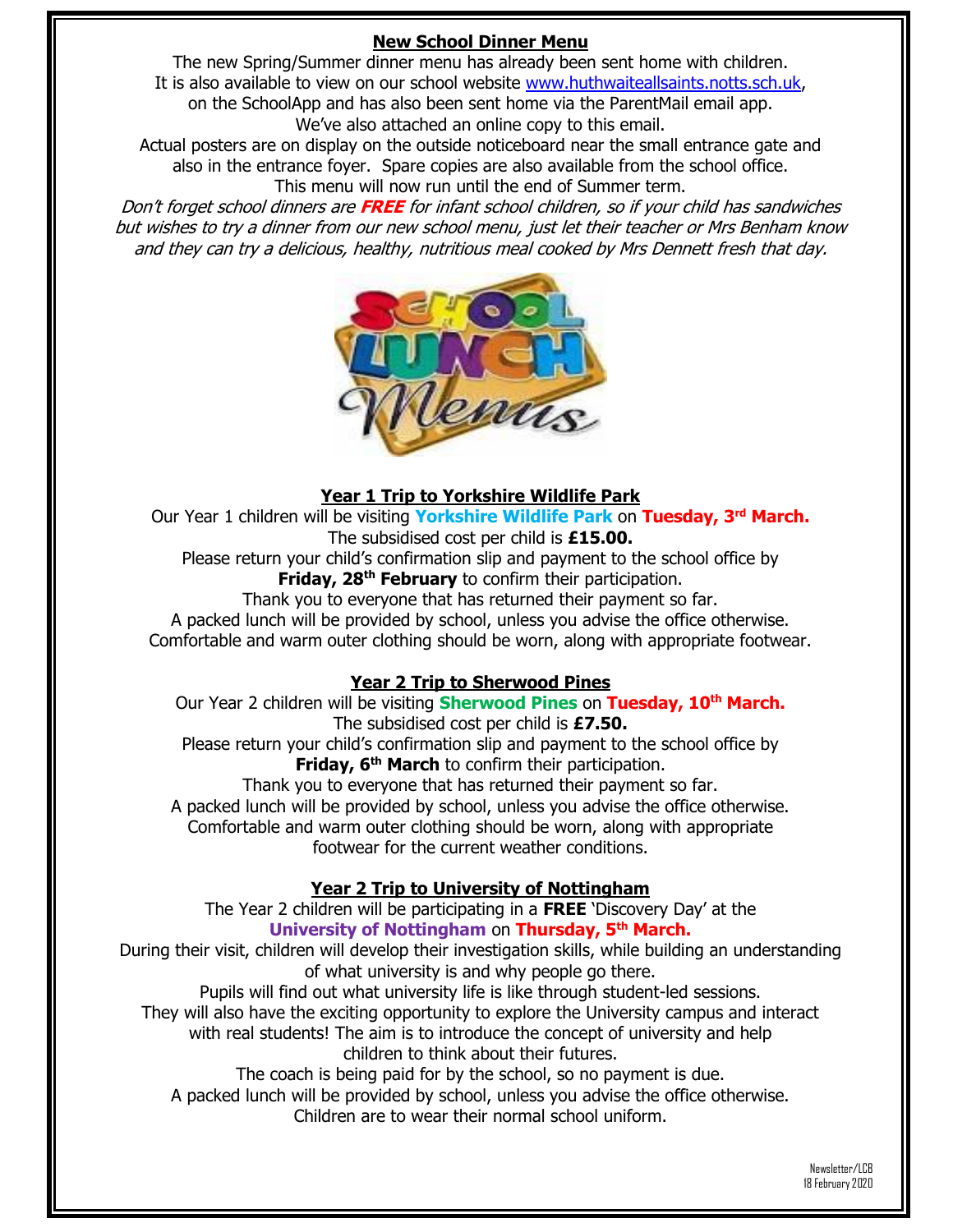## **Staff News**

Just to advise that **Mrs Benham** in the school office is temporarily reducing her working hours. Therefore, as from **Monday, 24th February** Mrs Benham will be in school for **three** days a week, the other **two** days will be covered by Mrs Sims who is the admin assistant at our sister school, Selston C of E Infant School. We hope you'll make Mrs Sims feel very welcome to our lovely little school.





# **Celebration Super Stars**

Our winners for week ending **Friday, 24th January 2020** were:- Reception > Maizi & Claudia Year One > Ava & Liberty

Year Two > Nicole & Oskar



Our winners for week ending **Friday, 7th February 2020** were:-



 $Reception >$  Harley Year One > Leo & Rose Year Two > Amelia & Tyra

Our winners for week ending **Friday, 14th February 2020** were:-

 $Reception >$  Isabella

Year One > Kyla & Conah-Glenn



Year Two  $>$  Layla & Arthur

Congratulations to all our '**Super Stars**', keep up the excellent work!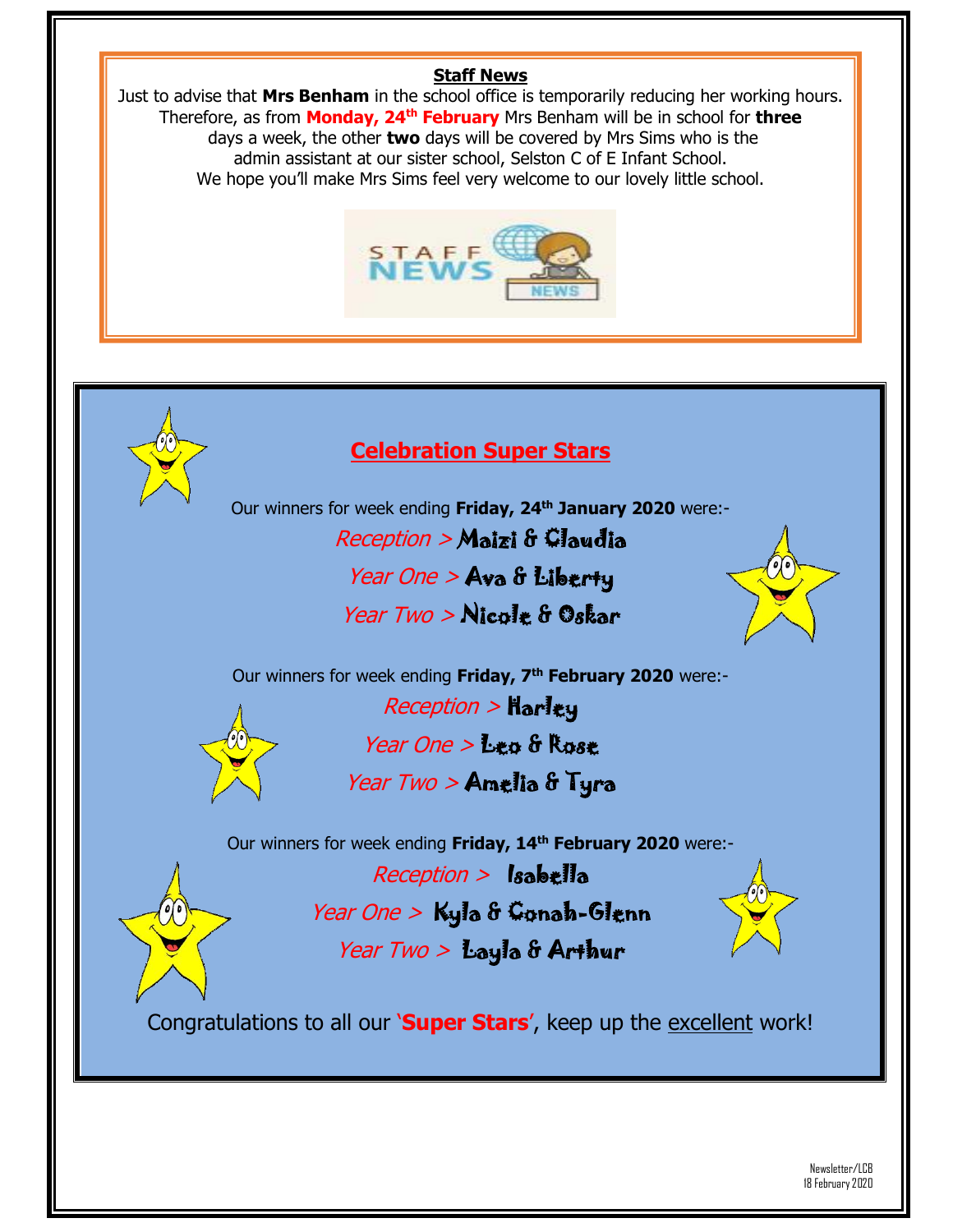# **World Book Day**

It is World Book Day on Thursday,  $5<sup>th</sup>$  March, however, we will be holding our World Book Day the following day.

Therefore, we are inviting children to dress up and come to school in their **favourite book** 

# **character costume** on **FRIDAY, 6th MARCH.**

A World Book Day £1.00 token will be sent home with children at the end of February, so look out for your child bringing one home.

You can use your token to get a Word Book Day book for **FREE** or use it as a £1.00 off voucher on books costing £2.99 or more at your local bookseller between

#### **27th February and 29th March 2020.**

To find out more and see which books you can get for FREE visit: **worldbookday.com/books We can't wait to see who the children decide to dress up as!!**

**Parents/Carers Evenings**

As you'll be aware, we are holding our Parents/Carers Evenings on the following days:- **Reception, Year 1 & 2 – Tuesday, 25th February from 3.30pm to 6.00pm Year 1 & 2 – Wednesday, 26th February 3.30pm to 6.00pm**

**Reception Year – Tuesday, 3 rd March from 3.30pm to 5.30pm** Time slots are available to book an appointment to see your class teacher in the entrance foyer,

so please book an appointment after half term, if you haven't already done so. If you're unable to attend any of the appointment slots available, please speak to your teacher to arrange a mutually convenient time slot.

Please use the appropriate coloured sheet to book:-

 $Reception = Blue paper$ Year  $1 =$  Pink paper Year  $2 =$  Yellow paper

**Finally ~** *Please see below for all our attendance data.*

*Should you have any queries or require any further information, please don't hesitate to speak to a member of our staff team. Until next month, stay safe and take care!*

*M*/e hope the children enjoy the rest of their half term holiday and *we look forward to seeing them back at school on Monday, 24th February 2020.*